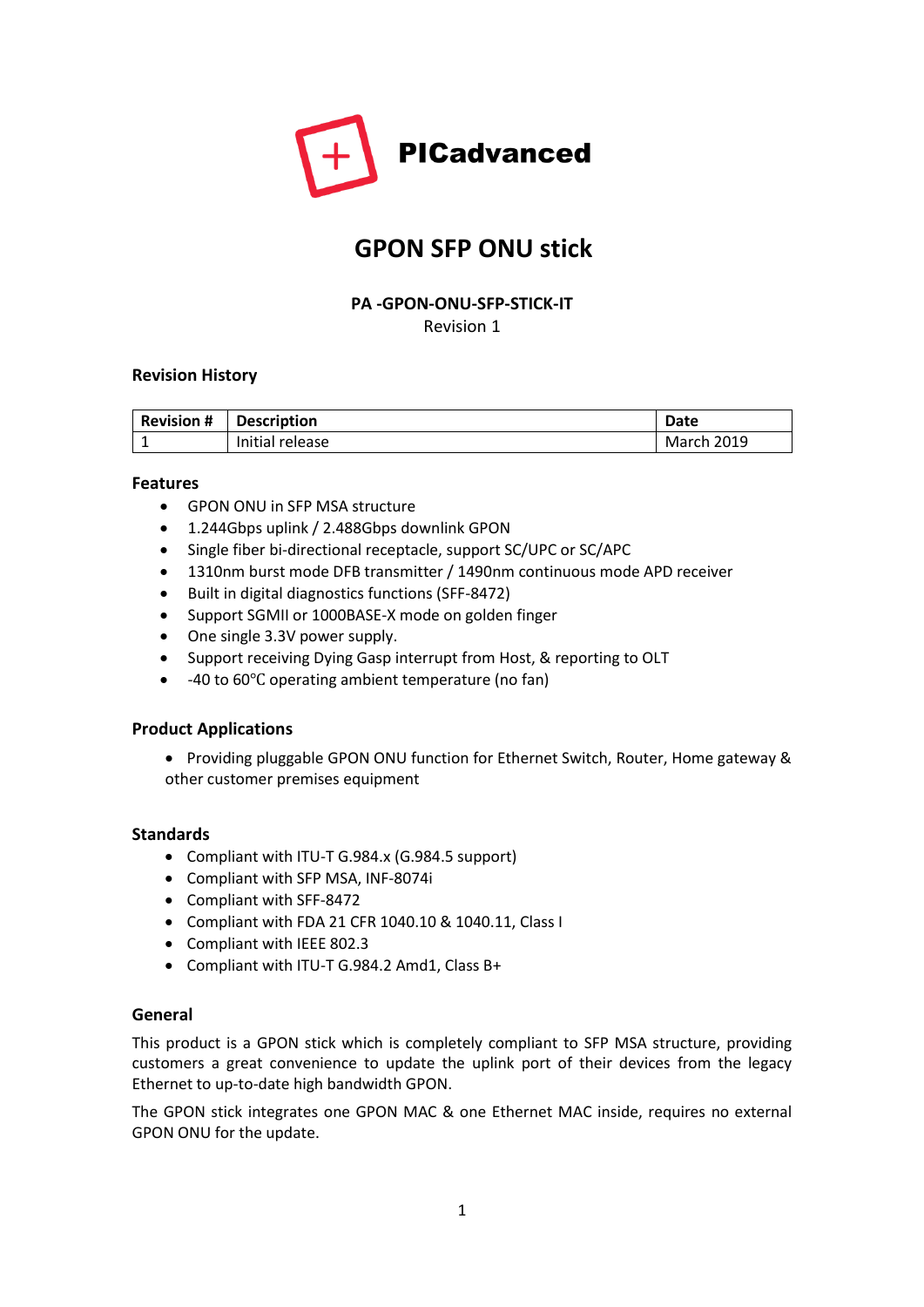

| <b>Overview</b>              |                                                      |
|------------------------------|------------------------------------------------------|
| <b>Type</b>                  | <b>GPON SFP ONU</b>                                  |
| Main Chip                    | Lantiq PEF98035ET                                    |
| Uplink                       | <b>GPON</b>                                          |
| Downlink                     | Golden Finger, SGMII or 1000Base-X                   |
| <b>Operating Temperature</b> | -40 $\approx$ 60 $\degree$ C for Ambient Temperature |
|                              | -40 $\approx$ 85 $\degree$ C for Case Temperature    |
| <b>Operating Humidity</b>    | 5%~95%, non-condensing                               |
| Dimension                    | Compliant with SFF 8472i, 74.7x14.1x12.4mm           |
| Installation                 | SFP, hot pluggable                                   |
| Weight                       | $<$ 40g                                              |
| Regulatory                   | СE                                                   |

## **GPON uplink**

| Parameter                                 | <b>Symbol</b>                                        | Min. | Typ. | Max.  | Unit |
|-------------------------------------------|------------------------------------------------------|------|------|-------|------|
| Wavelength transmitter                    | λ                                                    |      | 1310 |       | nm   |
| <b>Extinction Ratio</b>                   | <b>ER</b>                                            | 10   |      |       | dB   |
| Mean Launch power                         | Po                                                   | 0.5  |      | 5     | dBm  |
| <b>SMSR</b>                               | <b>SMSR</b>                                          | 35   |      |       | dB   |
| Turn on/off burst mode                    | t                                                    |      |      | 12.8  | ns   |
| Wavelength receiver                       | λ                                                    |      | 1490 |       | nm   |
| Sensitivity                               | Sens                                                 | -8   |      | $-28$ | dBm  |
| Isolation to 1310                         | lso                                                  | 47   |      |       | dB   |
| Isolation (1440~1450)                     | lso                                                  | 25   |      |       | dB   |
| $(1530^{\circ}1540)$                      |                                                      |      |      |       |      |
| Isolation (1400~1440)                     | lso                                                  | 36   |      |       | dB   |
| $(1540^{\circ}1625)$                      |                                                      |      |      |       |      |
| Support type 1~5 TCONT defined in G.984.3 |                                                      |      |      |       |      |
| <b>TCONT/GEM</b>                          | Support 32 TCONT (including OMCI TCONT)              |      |      |       |      |
|                                           | Support 32 GEMPORT                                   |      |      |       |      |
|                                           | Support flexible mapping between TCONT & GEMPORT     |      |      |       |      |
| <b>FEC</b>                                | Support upstream & downstream FEC                    |      |      |       |      |
| Security                                  | AES-128 Decryption with key generation and switching |      |      |       |      |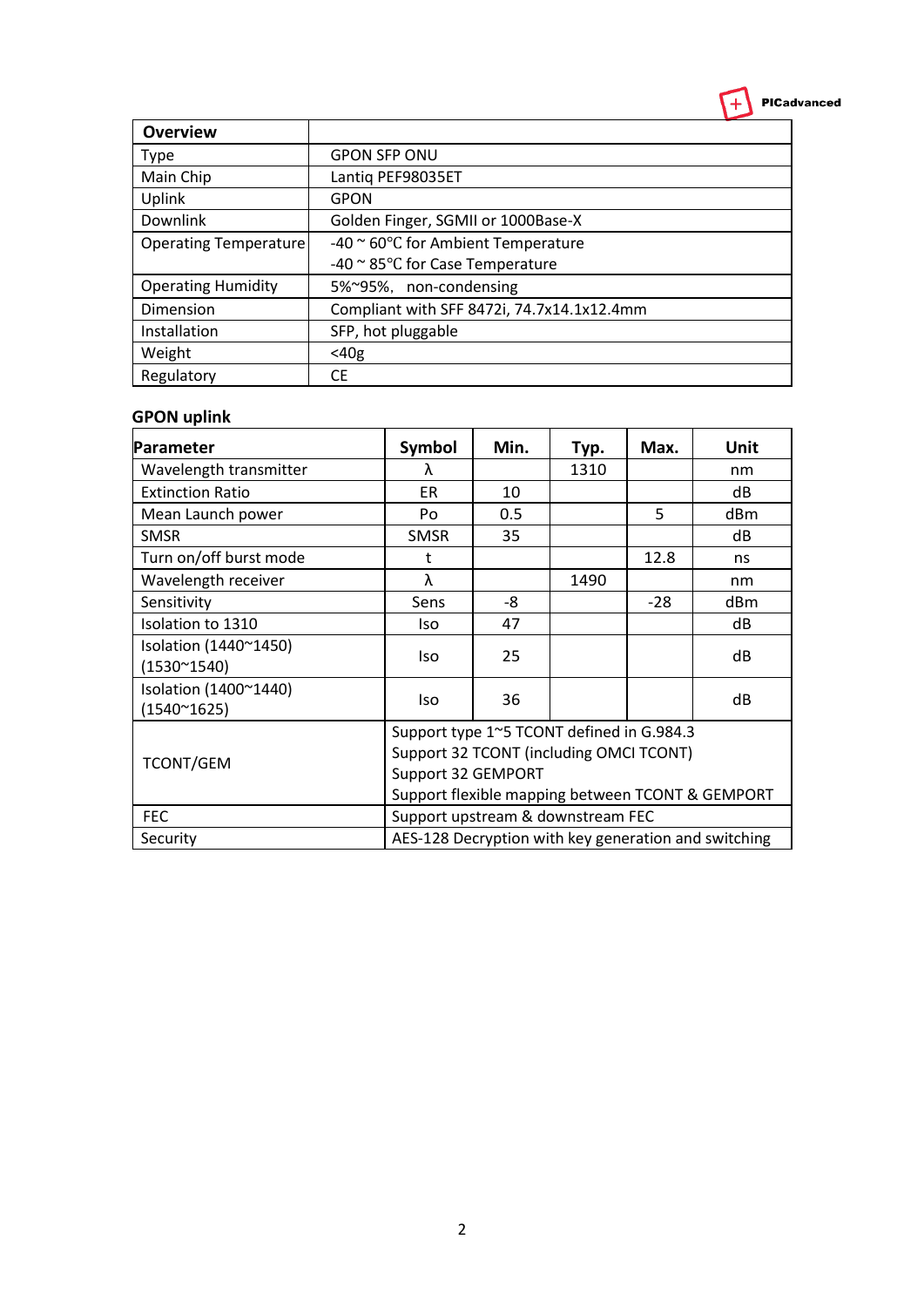

## **Golden Finger Downlink**

| Type                           | Support 1000BASE-X or SGMII, 1.25Gbps |
|--------------------------------|---------------------------------------|
| Transmit Rise Time             | 100~200ps, from 20% to 80%            |
| <b>Transmit Fall Time</b>      | 100~200ps, from 20% to 80%            |
| Differential Impedance         | $80^{\circ}120$ ohm                   |
| <b>RX Differential Voltage</b> | Output range $370 \approx 1000$ mV    |

## **Power Solution**

| Type        | SFP, single 3.3V power                                                                                                               |
|-------------|--------------------------------------------------------------------------------------------------------------------------------------|
| DC input    | $3.3V +/- 5%$                                                                                                                        |
| Consumption | At 25C: 1.0W for idle condition; 1.8W for full loading condition<br>At 60C: 1.4W for idle condition; 2.2W for full loading condition |

## **Compliance**

| Regulatory          | CE, TUV, WT-177 compliant                                        |  |  |
|---------------------|------------------------------------------------------------------|--|--|
| EMC/EMI             | Compliant with EN 55022, class B                                 |  |  |
|                     | Compliant with EN 300 386                                        |  |  |
|                     | Compliant with EN 61000-4-1~5                                    |  |  |
| Safety              | Compliant with IP20 mechanical design                            |  |  |
|                     | Support fire resistance material, compliant with UL 94-V1, V0 is |  |  |
|                     | optional                                                         |  |  |
|                     | Compliant with IEC 60950-1                                       |  |  |
| <b>ENV kindness</b> | Compliant with RoHS 2.0 standard                                 |  |  |

# **PIN Diagram**

| Pin#          | <b>Name</b> | In/Out | <b>Function</b>                          | Remark                 |
|---------------|-------------|--------|------------------------------------------|------------------------|
| 1             | <b>VEET</b> | Power  | <b>Transmitter Ground</b>                |                        |
| $\mathcal{P}$ | TX fault/   | Output | Transmitter Fault interrupt High: TX     | Open collector output. |
|               | ToD         |        | fault / Low: Normal                      |                        |
| 3             | TX disable  | Input  | Disable transmitter                      | Pulled up internally.  |
|               |             |        | High: Disable / Low: Enable              |                        |
| 4             | <b>SDA</b>  | Bi-    | <b>I2C SDA</b>                           | Pulled up internally.  |
| 5             | <b>SCL</b>  | Input  | <b>I2C SCL</b>                           | Pulled up internally.  |
| 6             | Module      | Output | Low active.                              | Pulled up Internally.  |
|               | Present     |        | High: Absent / Low: Present              |                        |
| 7             | Dying-Gasp  | Input  | Dying-Gasp input.                        | Pulled up with 10Kohm  |
|               |             |        | High: Normal / Low: Dying                | internally.            |
| 8             | LOS/1PPS    | Output | LOS of RX Signal High: loss of RX signal | Pulled up int, max 8mA |
|               |             |        | Low: Normal                              | driver                 |
| 9             | <b>VEER</b> | Power  | <b>Receiver Ground</b>                   | *This pin can be 1pps  |
|               |             |        |                                          | with a different       |
|               |             |        |                                          | mounting option.       |
| 10            | <b>VEER</b> | Power  | <b>Receiver Ground</b>                   |                        |
| 11            | <b>VEER</b> | Power  | <b>Receiver Ground</b>                   |                        |
| 12            | RD-         | Out    | Receiver Inverted DATA out.              | AC coupled internally. |